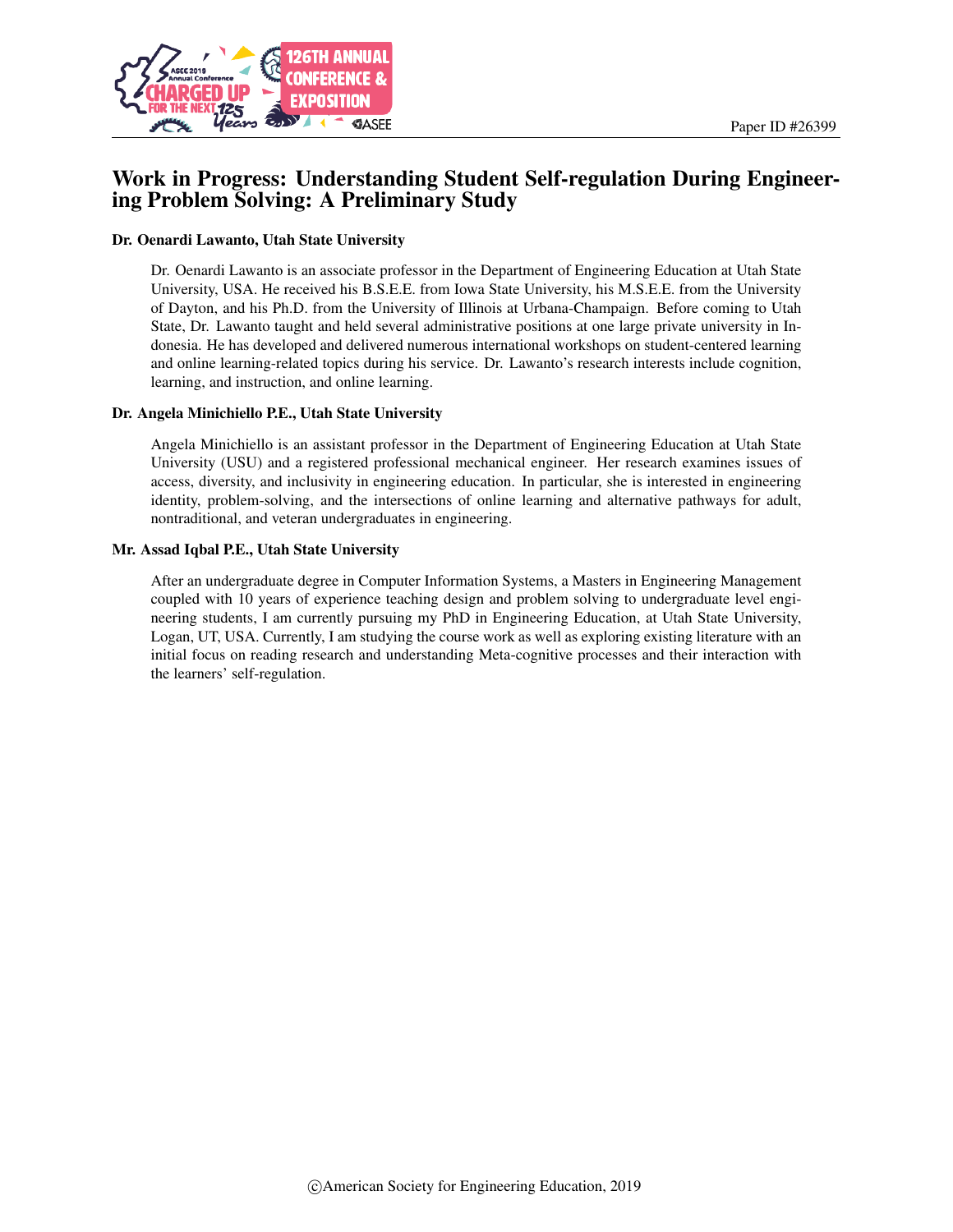# **WIP: Understanding Student Self-Regulation during Engineering Problem Solving: A Preliminary Study**

### **1. Introduction**

Engineering students are trained to be effective problem solvers. Specifically, engineering students are expected to become skillful at synthesizing and applying information across multiple knowledge domains to generate optimal solutions to problems of varying levels of difficulty. Unfortunately, many engineering students graduate with discernible gaps in their problem solving skills. Research has attributed these gaps, in part, to specific cognitive processing challenges that students face during problem solving activities [1]-[10]. For example, Hadwin [4] and Lawanto et al. [6] [7] found that students exhibited incomplete or inaccurate task understanding during problem-solving activities. In fact, these researchers reported that many students did not realize that they lacked accurate task understanding, even after receiving feedback; and that students often failed to access a correct representation of knowledge required to solve problems [9]. moreover students did not always approach problem-solving activities as instructors intended [11, 12].

These findings suggest that students have difficulties (1) developing adequate and appropriate knowledge about problem-solving tasks and (2) linking that knowledge to the actions they take during problem-solving activities. For example, students often begin a problem-solving activity by generating thoughts and actions that are directed toward attaining the best solution to that problem. They may instantly consider application of a particular formula and then look for clues within the available information that matches the variables in the formula. To be effective problem-solvers, however, students must learn to construct accurate and appropriate understandings and knowledge about the relationships between task characteristics (i.e., purpose, structure, and components of tasks) and associated processing demands. This personal knowledge about the problem-solving task at hand is known as metacognitive knowledge about task (MKT) [13]. Ideally, the MKT helps students enact more effective self-regulation, particularly task interpretation processes. Students' engagement on a task as a whole, including their active and reflective coordination of cognitive processes in light of metacognitive knowledge, conceptions about problem-solving tasks and the context of academic work, is called self-regulation in action (SRA) [14].

# **2. Brief Relevant Literature Review**

# **2.1.Problem Solving in Engineering Education**

In the literature, problem solving is simply defined as an effort to bridge the problem space (i.e., the entire range of elements that exists in the process of finding a solution to a problem) to the solution space (i.e., all feasible solutions that satisfy a particular problem). Simon claimed that "solving a problem simply means representing it so as to make the solution transparent" (p. 153) [15]. This claim suggests that, as students engage in solving a problem they begin with thinking about what they know about the task, relevant concepts, knowledge, and strategies that are needed to solve the problem.

According to Jonassen and Hung [16], problem-solving tasks may be classified into a continuum based on the level of problem difficulty (i.e., from least to most difficult). Wood described difficulty as "a gauge of how likely the problem is going to be solved correctly or appropriately" (p. 46) [17]. Defining problem difficulty is a complex process [18]. Several internal factors, such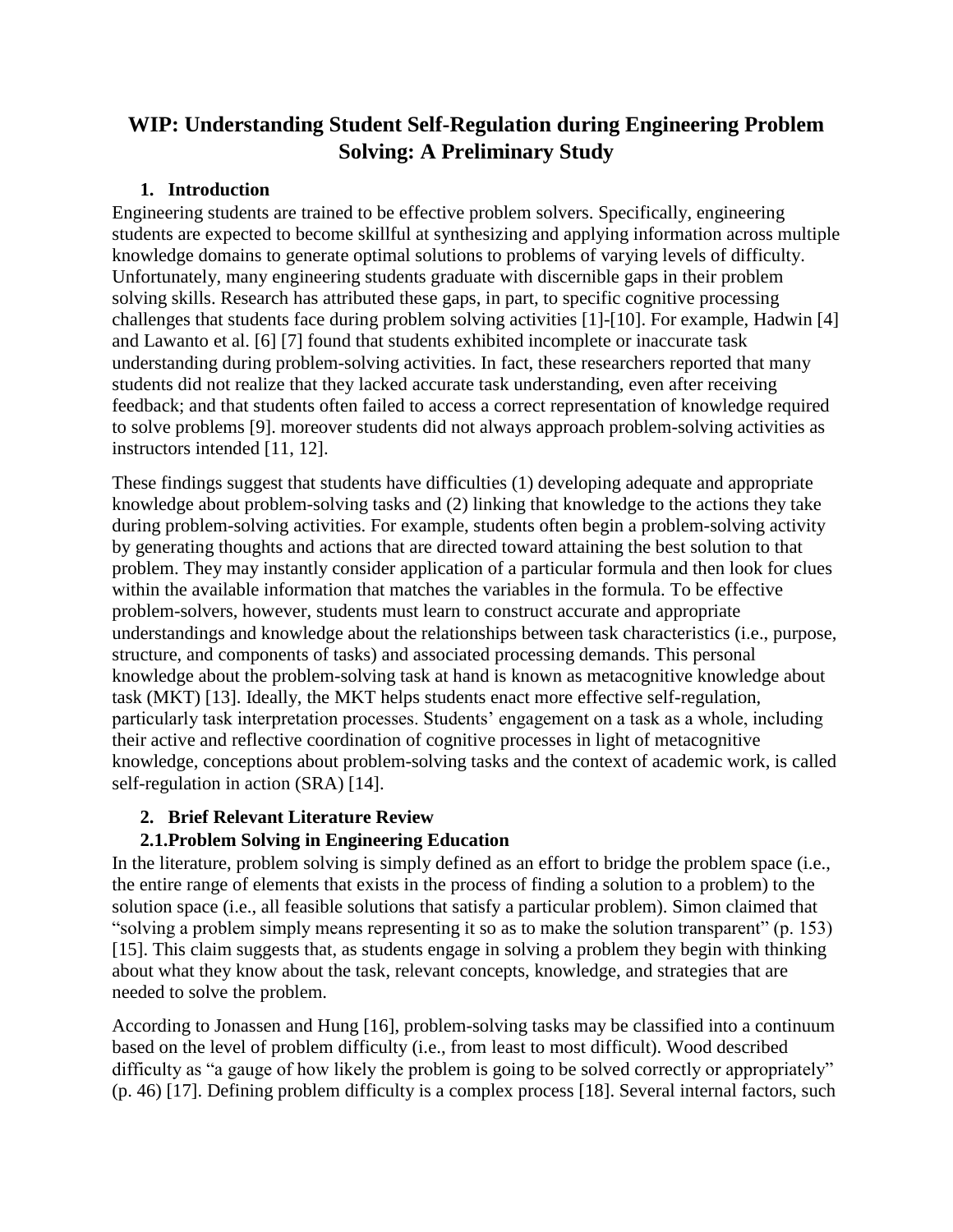as the level of students' domain knowledge, experience, and reasoning skills, and external factors (i.e., external to the student and endemic to the nature of the problem) contribute to problem difficulty. The level of difficulty of problems used in this study will be determined by three external factors: *structuredness*, *complexity*, and *dynamicit*y of problem [16].

There are three indicators used to assess problem structuredness: (1) the number of unknown aspects or elements in the problem [19]; (2) the number of possible methods or approaches to solve the problem [20]; and (3) the number of potential solutions for the problem [20]. Problem's complexity [21] is indicated by: (1) the number of issues, functions, or variables involved in the problem; and (2) the level of uncertainty about which concepts, rules, and principles that are necessary to solve the problem. Problems vary in their stability or dynamicity, which indicates the likeliness of needing continuous adaptability for understanding of the problem and searching for new solutions [22].

#### **2.2.Metacognitive Knowledge about Task (MKT)**

When students are engaged in academic tasks like problem solving, they naturally become involved in active and reflective coordination of learning processes (i.e., self-regulation) in light of their personally held metacognitive knowledge and motivational beliefs. Flavell [23] defined three types of metacognitive knowledge: person, task, and strategies. Metacognitive knowledge about person encompasses everything that learners might believe about the nature of themselves and other people as cognitive processors. Likewise, metacognitive knowledge about task and strategies refer to the information that leads to learners' understanding of the task demands (i.e., goals), and of strategies to achieve those goals, respectively. These three types of metacognitive knowledge influence students' approaches to academic work.

Tasks, which refers to "problems" in our research project, can be defined in terms of three interrelated characteristics: task purpose, task structure, and task components (Figure 1).



Figure 1. The interplay between MKT and SRA in a learning activity; adopted from Butler and Cartier (2004)

Metacognitive knowledge about task purpose refers to students' perception about the underlying reasons for solving the problem; Metacognitive knowledge about task structure refers to students' perception about categorization of information presented in the problem; Metacognitive knowledge about task components refers to students' perception about the required steps, sub-tasks, and processes that have to be undertaken in order to solve the

problem. As problems vary in their nature and their presentation (or representation) from well- to ill-structured, simple to complex, and low to high-dynamicity problems, such challenges require different levels of productive metacognitive knowledge about tasks reflective of each of these three interrelated task characteristics (i.e., purpose, structure, and components).

Wong [24] argued that successful problem solvers are sensitive to task purpose. Skillful students draw on their metacognitive knowledge about task purpose when interpreting task requirements and then adapt learning activities responsively to match different purposes [12], [25]. Each task has its own underlying structure [13]. Problem task structure may (likewise) be described in terms of the solution detail, appropriateness (of assumptions and equations), logical flow (of problem solving steps), and accuracy (of mathematical procedures). Students' metacognitive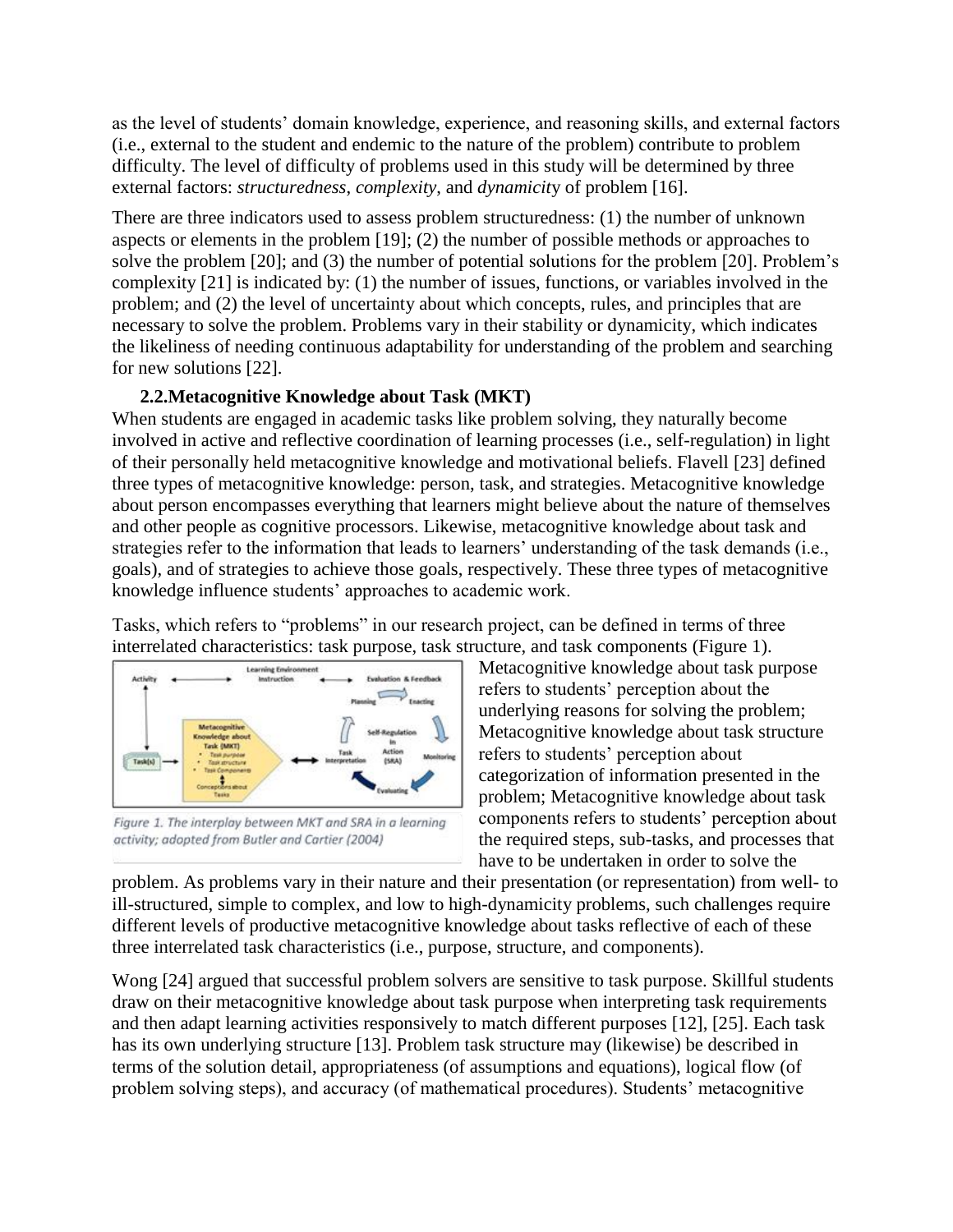knowledge about the structure of the problem influences how they interpret task demands. Besides task purpose and structure, effective students construct metacognitive knowledge about typical task components. Students' understanding of task components drives their selection of strategies. For example, when students are concerned about getting the best solution for a problem, they may select strategies for evaluating all the possible solutions.

### **2.3.Self-Regulation in Action (SRA) and Its Role in Problem Solving**

While research shows that metacognitive knowledge about task is necessary for strategic task engagement, it is not sufficient. Strategic task engagement, rather, also requires the ability to self-regulate cognitive processes in light of the metacognitive knowledge about the task developed.

Self-Regulation in Action (SRA) also known as Strategic Action, is at the heart of models of self-regulated learning (SRL). SRA is comprised of iterative and recursive cycles of interpreting requirements, planning (e.g., resources, time, strategies), implementing cognitive processes, monitoring progress, evaluating progress against internal and external standards, and continually refining approaches so as to better achieve goals (see Figure 1) [26], [27]. Numerous studies have found that enhancement of SR abilities strengthens learning skills [28]-[36] and improves academic success [37]-[41].

From a metacognitive perspective, research describes SR as relying on both students' knowledge and beliefs about themselves and tasks (i.e., metacognitive knowledge), as well as their deliberate control over their engagement in activities (i.e., metacognitive control) [42], [43]. As students manage their activities in tasks, they engage in iterative cycles of strategic activity, including actively interpreting requirements, developing a plan of action, acting on developed plan, monitoring progress and results and adjusting approaches if necessary.

According to Butler and Cartier, the quality of students' self-regulation is influenced by multiple layers of context. Contextual influences are established by how activities are situated in a given country, state/province, school, or classroom, and linked to particular teachers, instructional approaches, curricula, and learning activities, including collaboration with peers. In engineering education, contexts include learning expectations in problem-solving courses, the nature of particular problems, and the expectations of the instructor. For example, studies reported that students adjust their problem-solving approaches based on the contexts surrounding the task [10], [44].

# **3. The Project**

# **3.1.The Purpose and Anticipated Impacts**

The purpose of this project is to (1) develop, field-test, and refine research protocols and tools to be used to study students' metacognitive knowledge about tasks (MKT) and their self-regulation in action (SRA) (i.e., Phase 1), and (2) develop a better grasp of collecting, analyzing, and interpreting a large amount of qualitative data associated with students' MKT, SRA, and students' learning contexts (i.e., Phase 2) during engineering problem-solving.

The anticipated impacts of this project are to: (1) advance the knowledge base related to students' use of self-regulation during problem-solving activities in engineering academic settings; (2) assist engineering educational practitioners in structuring problem-solving activities and learning environments that support and develop students' self-regulation habits; and (3) bring together content experts and curriculum developers from across engineering disciplines to